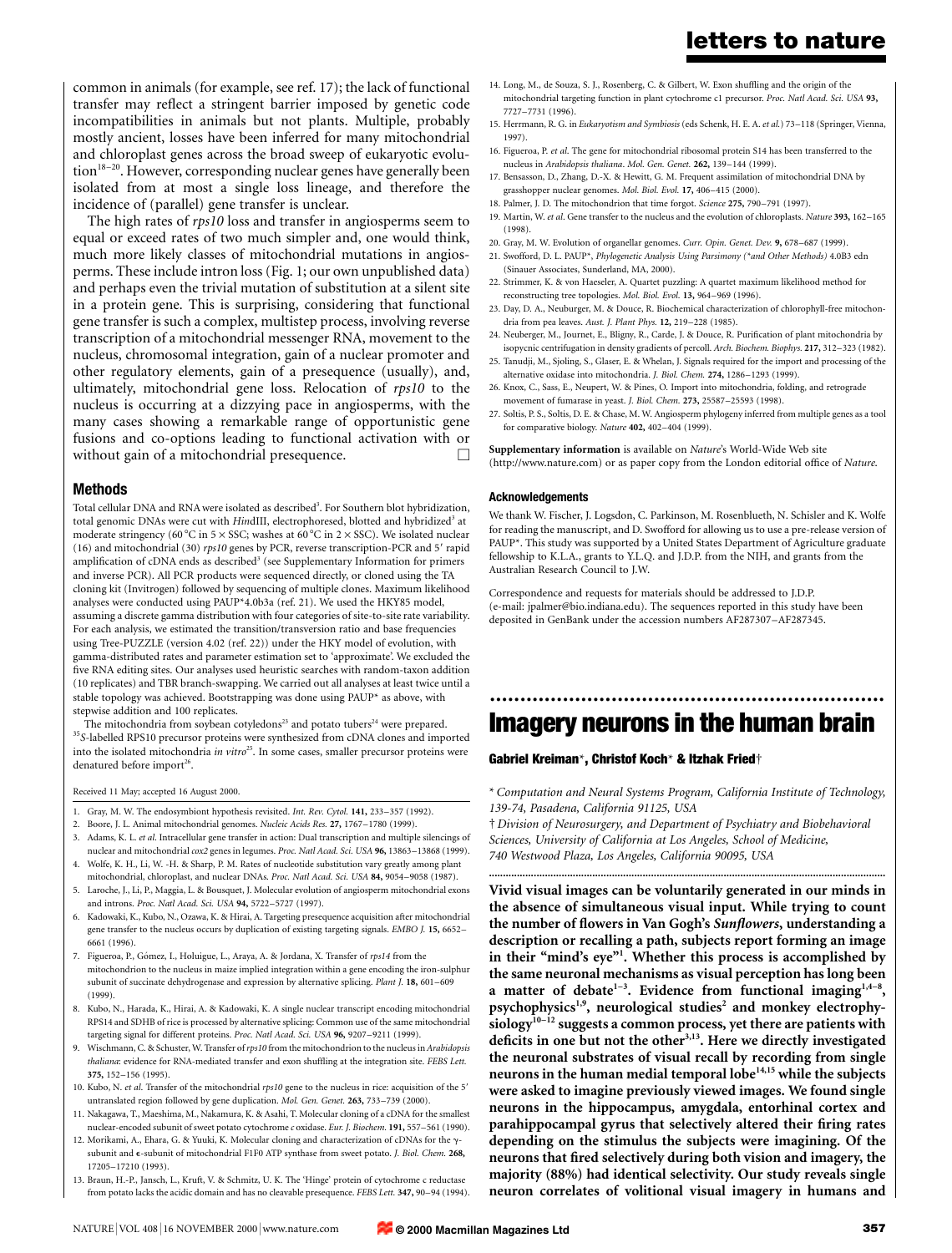suggests a common substrate for the processing of incoming visual information and visual recall.

We directly studied the neuronal correlates of visual imagery by recording from single neurons in the human brain. Subjects were nine patients with pharmacologically intractable epilepsy implanted with chronic electrodes to localize the seizure foci for possible surgical resection<sup>14</sup>. Based on clinical criteria, electrodes were implanted bilaterally in the amygdala, entorhinal cortex, hippocampus and parahippocampal gyrus. We compared the selectivity of the neurons during vision and visual imagery for different stimuli. Two images were separately shown for 1,000 ms per presentation and five repetitions per image (Fig. 1a, b). Figures were drawn from the following nine groups: faces showing emotions, household objects, spatial layouts, cars, animals, drawings and photographs of famous people, foodstuffs and complex patterns<sup>15</sup>. Subsequently, the subjects closed their eyes and imagined one of the two pictures shown upon listening to a high or low tone (Fig. 1d). Tones were alternated every 3,000 ms and there were five repetitions of the tones per image. Visual imagery was verified by debriefing after each pair of pictures.

We recorded from 276 single neurons in the medial temporal lobe (Table 1). We found that some of the neurons showed selective changes in firing rate while subjects viewed the figures and when they were visually recalling the images with closed eyes. A neuron was considered to be selective to one of the stimulus groups if:  $(1)$  the firing rate during stimulus presentation was significantly different from the baseline activity (Wilcoxon test); (2) the response was different from that to stimuli from all other stimulus groups (analysis of variance (ANOVA) and pairwise Wilcoxon comparisons); and (3) no significant differences were found in the response to distinct individual stimuli within the group (ANOVA).

The baseline activity of the neurons during vision was computed in the 1,000-ms interval before each presentation. During visual imagery, we avoided comparing to a baseline between tones when subjects could still be imagining the stimuli; instead, we used the 1,000-ms interval before the first tone. Neuronal activity during the baseline constitutes a potential concern in visual imagery experiments<sup>1,5,7</sup>. There was no significant difference in the firing rate of any of the neurons in the vision and imagery baselines (Wilcoxon test,  $P > 0.2$ ). Furthermore, both baselines were indistinguishable from the spontaneous activity of the neurons computed over the entire experimental session.

Figure 2a shows an example of activity recorded from a neuron in the entorhinal cortex that increased its firing rate selectively when the subject viewed pictures of objects. The mean firing rate during the interval between 100 and 1,000 ms after stimulus onset for objects was  $16.8 \pm 3.6$  (mean  $\pm$  s.d.) spikes per second. This was significantly higher than the baseline and also higher than the activity for all other types of stimulus (ANOVA and pairwise comparisons,  $P < 10^{-3}$ ). The same neuron also increased its firing rate when the patient recalled the objects with closed eyes (Fig. 2b), but not when the subject imagined other stimuli. Activity recorded from another example of a neuron that showed selective changes in firing rate during vision and visual recall is shown in Fig. 3. This



Figure 1 Individual responses of a single neuron during vision and imagery. a, Two images were shown separately for 1,000 ms each, five repetitions per image, indicated by horizontal black and white bars in **b**. After each picture, subjects pressed a button indicating whether the picture was a human face.  $c$ , Activity from a neuron in the entorhinal cortex; the continuous line shows the spike density function. After 10 visual

presentations, subjects closed their eyes and imagined one or the other picture upon hearing a high or low tone. **d**, Tones were alternated every 3,000 ms. **e**, Data from the same neuron during visual imagery. This neuron showed an increased firing rate for pictures of objects ( $P < 10^{-3}$ ) during both vision and imagery.

| Table 1 Number of responsive and selective neurons | Amygdala  | Entorhinal cortex | <b>Hippocampus</b> | Parahippocampal gyrus | Total    |
|----------------------------------------------------|-----------|-------------------|--------------------|-----------------------|----------|
| n                                                  | 89        |                   | 9.                 |                       | 276      |
| Visual responsive                                  | 12 (13%)  | 16 (21%)          | 17 (19%)           | 4 (22%)               | 49 (18%) |
| Visual selective                                   | $9(10\%)$ | 14 (18%)          | 17 (19%)           | 4 (22%)               | 44 (16%) |
| Imagery responsive                                 | 8(9%)     | 11 (14%)          | 9(10%)             | 5(28%)                | 33 (12%) |
| Imagery selective                                  | 4(4%)     | $8(10\%)$         | 8(9%)              | 3(17%)                | 23 (8%)  |
| Both selective                                     | 3(75%)    | 6(75%)            | 5 (63%)            | 2(67%)                | 16 (70%) |

Number of responsive and selective neurons detected out of the number of neurons recorded in each location (n). The percentages for the responsive and selective neurons are based on the total number of recorded neurons. `Both selective' indicates those neurons selective during vision and imagery. For these, the percentages are based on the total number of imagery selective neurons. Of the 16 neurons selective during both processes, 14 showed the same selectivity. The neurons were selective for faces, objects, spatial layouts and other stimuli. A  $\chi^2$  test<sup>14</sup> to address the probability of obtaining the number of selective neurons by chance yielded  $P < 0.01$  for the 28 vision-only neurons,  $P = 0.04$  for the 7 imagery-only neurons and  $P < 10^{-5}$  for the 16 neurons selective during both.

**© 2000 Macmillan Magazines Ltd**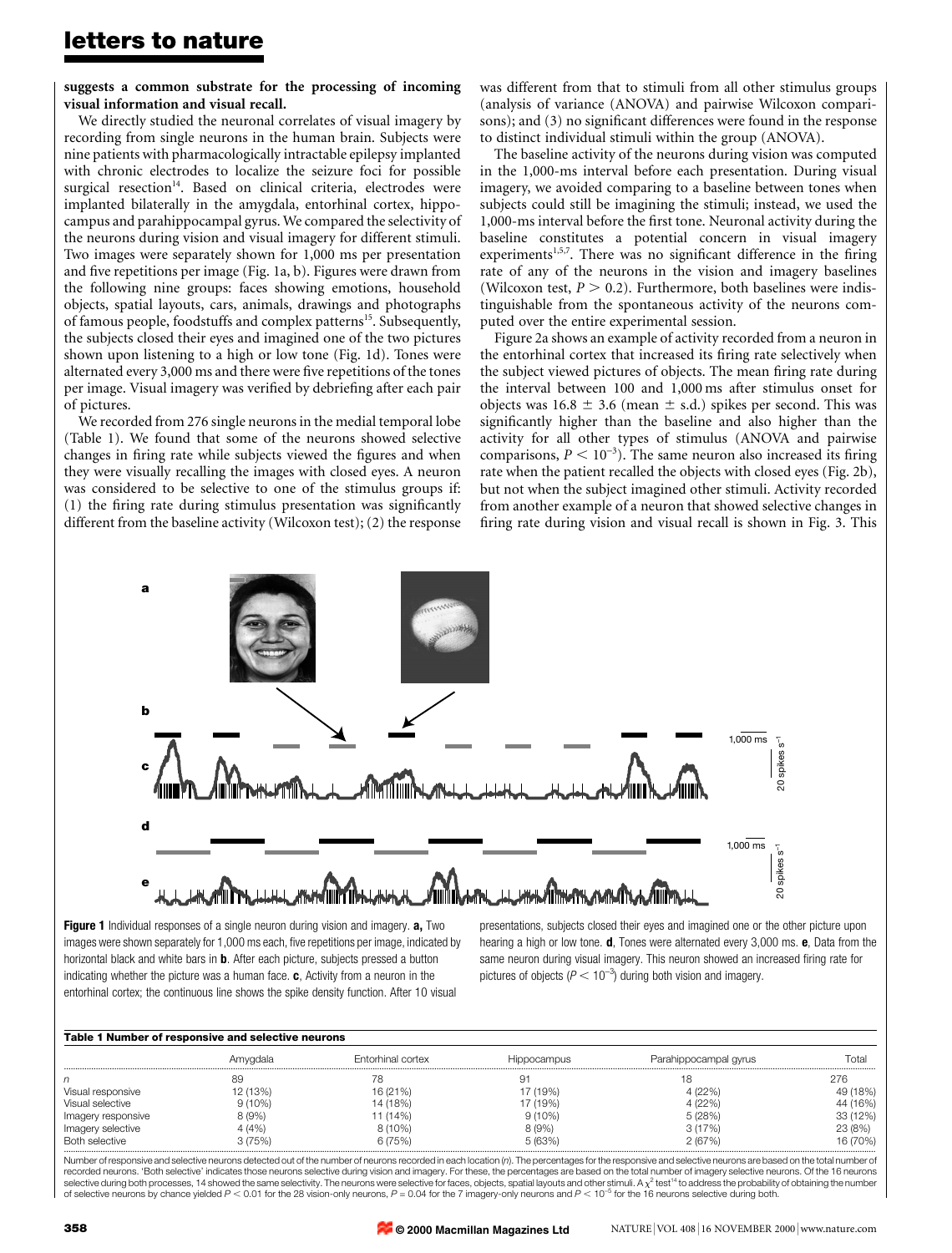# letters to nature

amygdala neuron (from a different patient) showed an increased firing rate when the subject saw pictures of animals and when she formed mental images of the same pictures, but not during vision or recall of other stimuli.

We found a total of 44 neurons (16% of all recorded neurons) that showed selective changes in firing rate during visual presentation (Table 1). There were 23 neurons (8%) that showed selective changes in firing rate while subjects visually imagined the same stimuli. Of these 23 neurons, 7 (30%) were activated exclusively during imagery whereas 16 (70%) were selective during vision. Remarkably, of these 16 neurons, 14 (88%) showed the same selectivity during vision and visual imagery. While the significance criterion was set to 0.05, most of the P values (vision: 78%; imagery: 67%) were below 0.01. Assuming a null hypothesis of independence between vision and imagery, at the 0.01 level we would expect approximately one neuron in 90,000 to show the same selectivity during both vision and imagery by chance. We found 10 neurons in our sample of 276 neurons with  $P < 0.01$  (and 14 with  $P < 0.05$ ) that responded with the same selectivity during vision and imagery. As is consistent with the longer period of the imagery task and the more temporally diffuse nature of imagery, the latencies and the time of peak activity were longer and more variable for imagery than for vision (latency was  $282 \pm 191$  ms for vision and  $409 \pm 291$  ms for imagery; peak time was  $665 \pm 247$  ms for vision and  $1,482 \pm 921$  ms for imagery).

Does the firing rate of the neurons during vision differ during imagery of the same stimuli? To address this question, for the 14 neurons with the same selectivity we computed the firing rate over the whole stimulus period for the selective stimuli and divided it by the baseline activity. There was a strong correlation between this normalized firing response for vision and visual imagery ( $r^2$  = 0.90). The slope between the activity during vision and imagery was 0.74, indicating that the firing rates were about 25% higher during vision. As the duration of the selective response was typically shorter than



Figure 2 Responses of the same neuron as in Fig. 1 during vision and visual imagery. a, During vision; **b**, during visual imagery. The post-stimulus time histograms were computed by averaging activity for all stimuli within each stimulus group (the total number of presentations is indicated in parentheses) using a bin size of 200 ms. This neuron increased its firing rate over the baseline ( $P < 10^{-4}$ ) upon visually presenting objects but not other stimuli. An ANOVA and pairwise comparisons indicated that the response to objects was significantly different from that to other stimuli ( $P < 10^{-3}$ ). The neuron also increased its activity when the subject recalled the same objects in her mind with eyes closed (comparison with baseline, ANOVA and pairwise comparisons:  $P < 0.001$ ) but not during imagery of other stimuli. There was no significant difference in the responses to distinct objects (vision  $P > 0.2$ ; imagery  $P > 0.2$ ).

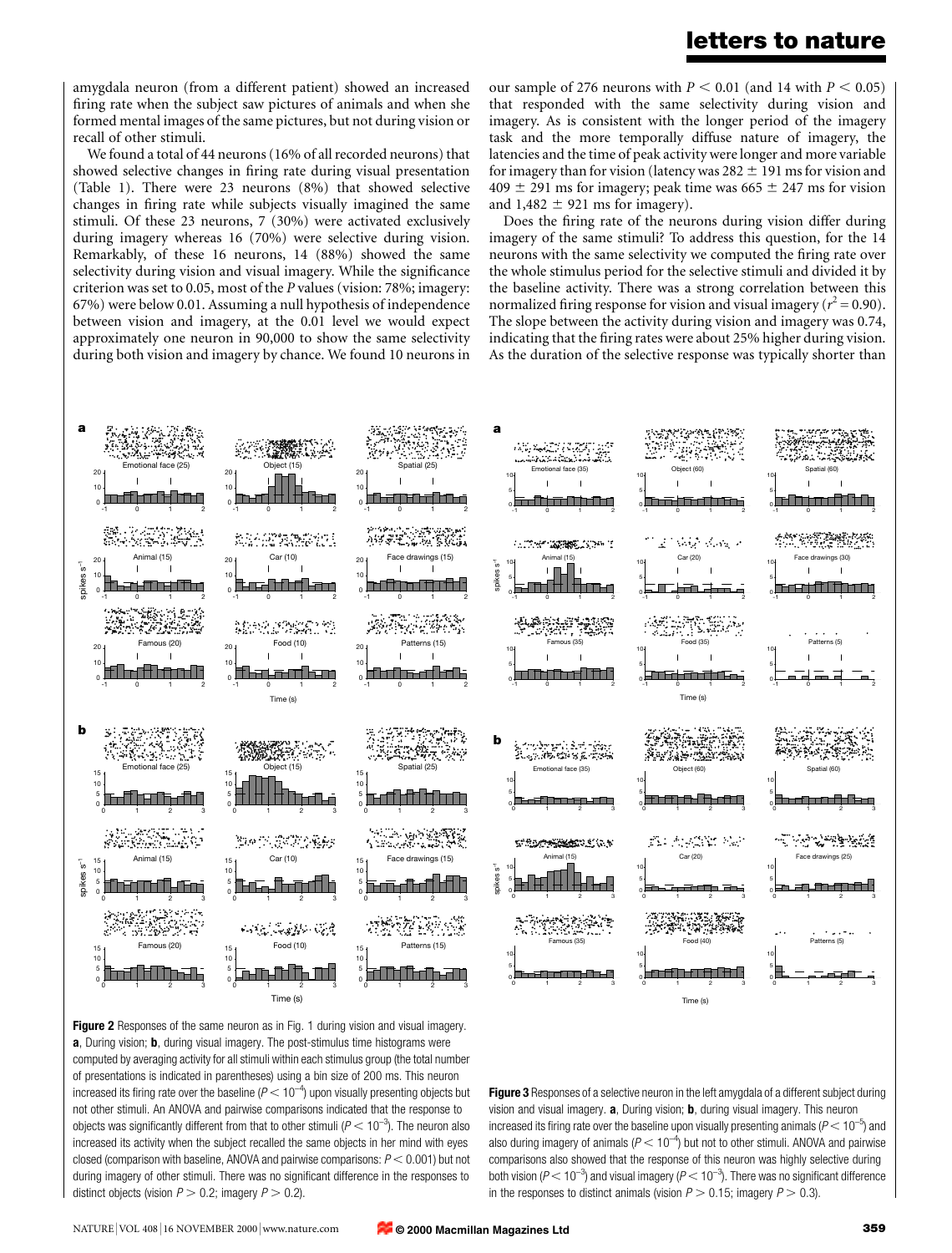# letters to nature

the whole stimulus period (mean 560  $\pm$  292 ms for vision and 948  $\pm$  580 ms for imagery), this firing rate is an underestimation of the response of the neuron. Furthermore, the intervals in the two tasks were different. We therefore computed the firing rates in a 600ms period centred on the peak firing rate. The correlation coefficient between the firing rate in this interval during vision and imagery was 0.95 and the slope was 0.85 (Fig. 4a). Given the weaker percept during imagery, it may seem surprising that the difference in firing responses is so small. Yet, in our sample there were fewer cells recruited during visual imagery than during vision (Table 1). Similar results were observed by functional imaging studies<sup>7</sup>. Selectivity to one of the categories may be due to physical similarity between the stimuli. The correlation of firing rates between vision and imagery was also high for individual figures ( $r^2$  = 0.93, slope is 0.88; see for example Fig. 1.) Therefore, the correlation does not rely on category selectivity. Furthermore, there was no significant difference between the responses to distinct individual stimuli within the selective group for the selective neurons (ANOVA, vision  $P > 0.1$ ; imagery  $P > 0.15$ .)

Is it possible for an ideal observer to predict the group of the stimulus that the subject was viewing or imagining on the basis of the firing rate of a single neuron? Figure 1 shows a particularly clear example of selective firing in a single repetition of the neuron whose average activity was depicted in Fig. 2. By observing the activity of this neuron, it is possible to predict with rather high accuracy what the subject was viewing (Fig. 1c) or imagining (Fig. 1e). We addressed this question quantitatively by carrying out a receiver operating characteristic analysis<sup>16</sup>. This yielded the minimum probability of error,  $P_e$ , in classifying the stimulus as belonging to the preferred category or not on the basis of the average firing rate<sup>15</sup>.  $P_e = 0$  corresponds to perfect classification and  $P_e = 0.5$  to chance performance.  $P_e$  ranged from 0.10 to 0.44 for vision (0.28  $\pm$  0.07) and from 0.08 to 0.46 for visual imagery (0.27  $\pm$  0.06). There was a strong correlation in the  $P_e$  values for the neurons selective in both vision and imagery (Fig. 4b).

Extrastriate areas in the human brain are specialized for processing complex visual input. For instance, functional magnetic resonance imaging studies show areas specialized for faces<sup>17</sup> and places<sup>18</sup>. Neurons in monkey extrastriate cortex respond selectively to complex stimuli<sup>19-22</sup>. Their activity represents the pictorial shortterm memory<sup>11,23,24</sup> and neuronal correlates of visual recall and



Figure 4 Comparison of firing rates and  $P_e$  between vision and imagery. a, Correlation of firing rates between vision and visual imagery for the 14 neurons that showed the same selectivity (Table 1). The firing rate was computed in a 600-ms window centred on the response peak and normalized by the baseline. The dashed line indicates  $y = x$ . The solid line shows a linear fit (slope is 0.85; correlation coefficient is 0.95;  $r^2$  between the absolute firing rates is 0.93 and  $\vec{r}$  between the firing rates after subtracting the baseline is 0.97). The error bars correspond to standard deviation. **b**, Probability of error  $(P_e)$  in predicting the visual or the imagined percept on the basis of the firing rate of a single neuron. The  $P_e$  ranges from 0 (perfect classification) to 0.5 (chance performance). The dashed line shows  $y = x$ . The solid line indicates the linear fit (slope is 0.79;  $r^2 = 0.89$ ). The examples from the previous figures are indicated by squares.

prospective coding have been described in monkeys $10-12$ . Furthermore, these studies show top-down interactions between prefrontal and temporal cortex during recall. These neurons project to the medial temporal lobe<sup>20,25</sup> where lesions lead to specific visual deficits in both macaques and humans<sup>2,17,19,20,26,27</sup>. Furthermore, electrical stimulation in the human temporal lobe can interfere with<sup>28,29</sup> or elicit visual recall<sup>30</sup>.

We observed three different types of selective neurons. Some neurons responded during processing of incoming visual information but not during imagery (28/44). There were also neurons activated only during visual recall (7/23), which may be involved in retrieval mechanisms dissociated from vision<sup>3,13</sup>. Finally, some neurons responded selectively during both vision and imagery (16/23). Of these 16 neurons, 14 showed identical selectivity. There are patients with deficits in both vision and imagery $1,2$ , but some neurological lesions yield impairments in one but not the other3,13. There is considerable convergence of input to the medial temporal lobe and it is plausible that these lesions involve neuronal systems that project to neurons in the areas studied here. We did not find regional segregation of neurons selective during vision and imagery; both were found in all regions (Table 1). Although our data suggest shared neuronal representation in the medial temporal lobe, it does not rule out the possibility of segregation between these processes.

Our results provide a rare opportunity to observe the activity of single neurons in the human brain directly in the absence of external visual stimulation. This activity may represent the retrieval of the picture information from memory or the maintenance of the visual percept during imagination. The firing of these neurons could represent a correlate of the percept common to vision and imagery. Given the prominent role of the medial temporal lobe in declarative memory, it also seems possible that these neurons could be activated during storage of incoming visual inputs and later reactivated during the mnemonic retrieval process required for imagery.

# Methods

## Subjects and electrode implantation

Subjects were nine patients (21-42 years old, four male, seven right-handed) with pharmacologically intractable epilepsy. Extensive non-invasive monitoring did not yield concordant data corresponding to a single resectable focus and, therefore, they were implanted with chronic depth electrodes for  $1-2$  weeks to determine the seizure focus for possible surgical resection<sup>14,15</sup>. The surgeries were performed by I.F. All studies conformed with the guidelines of the Medical Institutional Review Board at UCLA. Four of the patients also participated in a previous study where only visual responses were examined<sup>15</sup> The location of the electrodes was verified by structural magnetic resonance imaging. The electrode locations were based exclusively on clinical criteria. The recordings during seizures were used to localize the focus. We note that generalization about normal neuronal function from recordings in epileptic patients constitutes a potential limitation. However, 87% of the recorded neurons were outside the clinically determined epileptogenic zone and we did not observe differences in waveforms or response properties in neurons near the seizure focus.

## Tasks and recordings

During vision, two images were separately shown for 1,000 ms (Fig. 1a and b). In the first two patients, only faces, objects and spatial layouts were presented. After each picture, a tone reminded the subjects to press a button indicating whether the picture was a human face. Subsequently, subjects closed their eyes and imagined one or the other picture upon listening to high and low tones alternated every 3,000 ms (Fig. 1d). This was repeated for approximately 30 different pairs of images during each session, 2-4 sessions per patient, depending on clinical constraints. Imagery was verified by debriefing following each repetition by requesting detailed descriptions and asking whether subjects could form visual images. Each image appeared in only one pair. Three neurons (none selective) showed a different activity to high and low tones per se. We compared the activity before and after the behavioural response and the peri-response activity to the baseline. None of the visual or imagery neurons showed firing related to pressing the button. We also observed selectivity previously without behavioural responses

Data from each recorded microwire were amplified, high-pass filtered and stored for off-line cluster separation (Datawave). Because the microelectrodes were chronically implanted, no selection of neurons by moving the electrodes was performed. Typically, neurons recorded from the same microwire as a selective neuron were not selective. We did not find evidence of spatial segregation of selective responses within any region. Because the location of the electrodes was fixed and based on clinical criteria, we were not able to address what happens in lower visual areas.